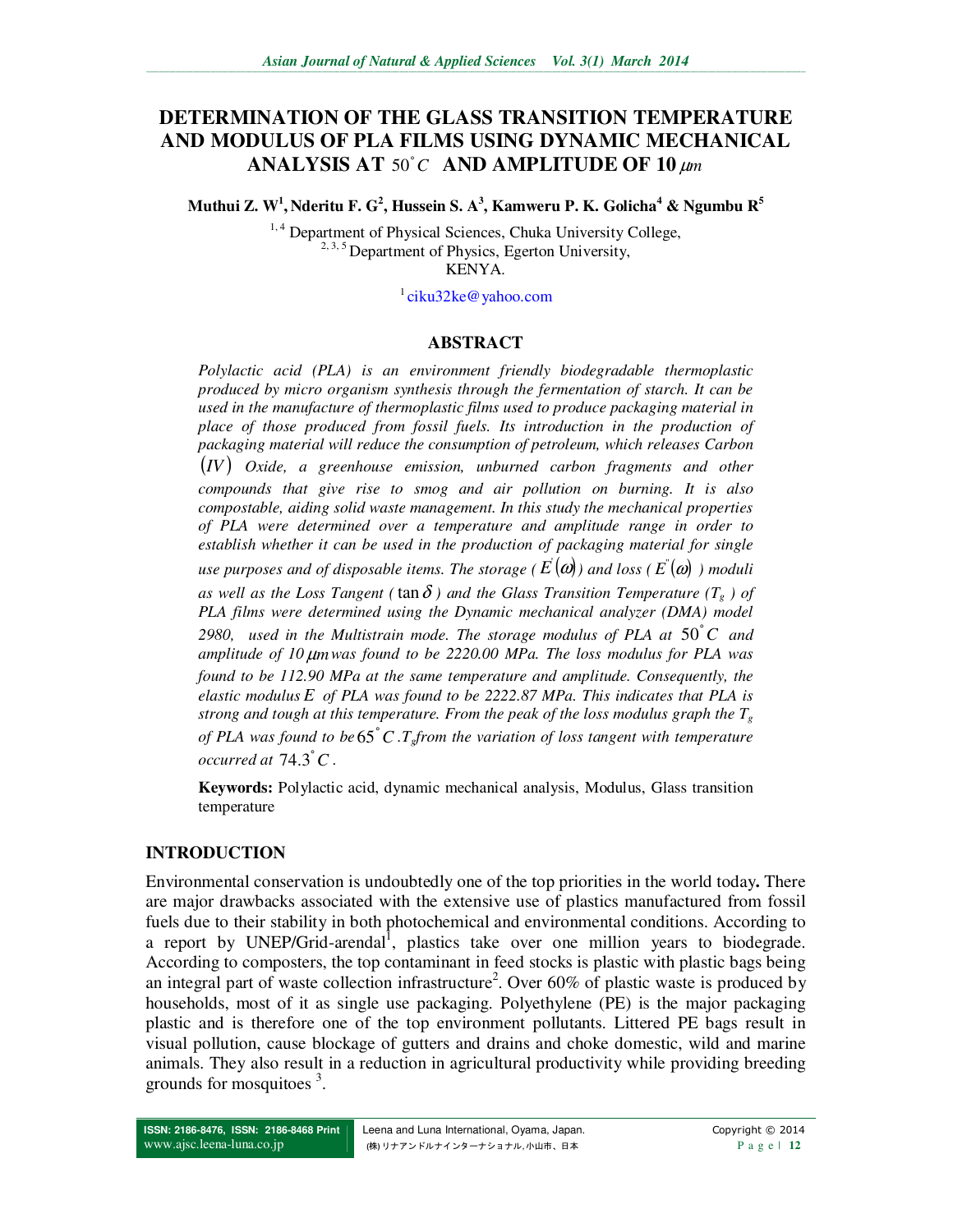A lot of research and development is being directed towards development of environment friendly bags which should be strong yet biodegradable <sup>4</sup>. These can be manufactured from biopolymers. The introduction of biopolymers will reduce the consumption of petroleum, which releases Carbon (*IV*) Oxide, a greenhouse emission, unburned carbon fragments and other compounds that give rise to smog and air pollution on burning. They are also compostable, and disintegrate within a reasonable time frame leaving no toxic substances or visible traces, aiding solid waste management. According to the American society of testing and materials (ASTM D6400-04) and the European standards (EN 13432) a compostable material should biodegrade such that Carbon is converted to Carbon (*IV*) Oxide to the level of between 60% and 90% over a period of 180 days<sup>5</sup>.

Polylactic acid (PLA) is a biopolymer which can be used to manufacture thermoplastic films. Lactic acid is one of the most important organic acids produced by lactic acid bacteria (LAB). LAB consists of bacterial genera within the phylum Firmicutes comprised of about 20 genera. These genera include Lactococcus, Lactobacillus and Streptococcus amongst others. Lactobacillus is the largest genera comprising about 80 species. LAB can produce either l  $(+PLLA)$  or d  $(-PDLA)$ , which are optically active, or a racemic mixture of lactic acid<sup>6</sup>. The first step in the production of lactic acid involves pretreatment by gelatinization and liquefaction of cheap raw materials such as whey, molasses, starch waste, sugar beet, cane sugar and other carbohydrate rich materials. This is followed by enzymatic saccharification to glucose. The glucose is then converted to lactic acid by Lactobacillus fermentation<sup>7</sup>.

There have however been restraints of high cost and insufficient technical performance of lactic acid produced in this way<sup>8</sup>. In an effort to address these restraints, researchers such as Suszkiw<sup>9</sup> reveal that sugar beet can be turned into biodegradable filler material for PLA making it a cheaper alternative to petroleum-based thermoplastics. Also, PLA's former filler was corn sugar removed from the kernels. By finding ways to use starch from the entire plant, farmers would be able to sell the corn as produce and the remaining plant for plastic <sup>8</sup>. Amylolytic lactic acid producing bacteria have the ability to convert starchy biomass to lactic acid in single step fermentation. This will eliminate the two step process to make it economical<sup> $7$ </sup>.

Sugar alcohol, sorbitol is used to plasticize the pulp. The pulp is reshaped into particulate matter, melted into PLA and processed through a twin-screw extruder to produce composite material for subsequent remolding. They are fully biodegradable and result in carbon savings of 30-80% compared with oil based plastic  $^{10}$ . PLA polymer was first used as biodegradable sutures in the  $1960$ 's  $8$ . PLLA is a semi crystalline polymer exhibiting high tensile strength and low elongation with high modulus. According to a polymer data sheet by Mat Base  $11$ , PLA has a Young's modulus of between 350 MPa and 2800 MPA and a  $T_g$  of between 45<sup>0</sup>C and  $65^{\circ}$ C. Its degradation period is between  $18 - 24$  months. It is however brittle and has a slight milkiness<sup>12</sup>.

PLA has mainly been used in biomedical applications<sup>13</sup>. It is suitable for medical products in orthopedic fixation (pins, rods, ligaments etc.), cardiovascular applications, dental applications, intestinal applications, and sutures. Other potential applications include packaging for cereals, snack foods, dairy products, food container and candy <sup>2</sup>. PLA is degradable in soil, water or compost. When PLA is incinerated, the heat of combustion is half or less compared with conventional plastics such as PE.

In dynamic mechanical methods for locating  $T_g$ , a rapid change in modulus is indicative of the glass transition. Below  $T_g$  a polymer behaves like a stiff spring storing all the available energy in stretching as potential energy, when work is performed on it and has a high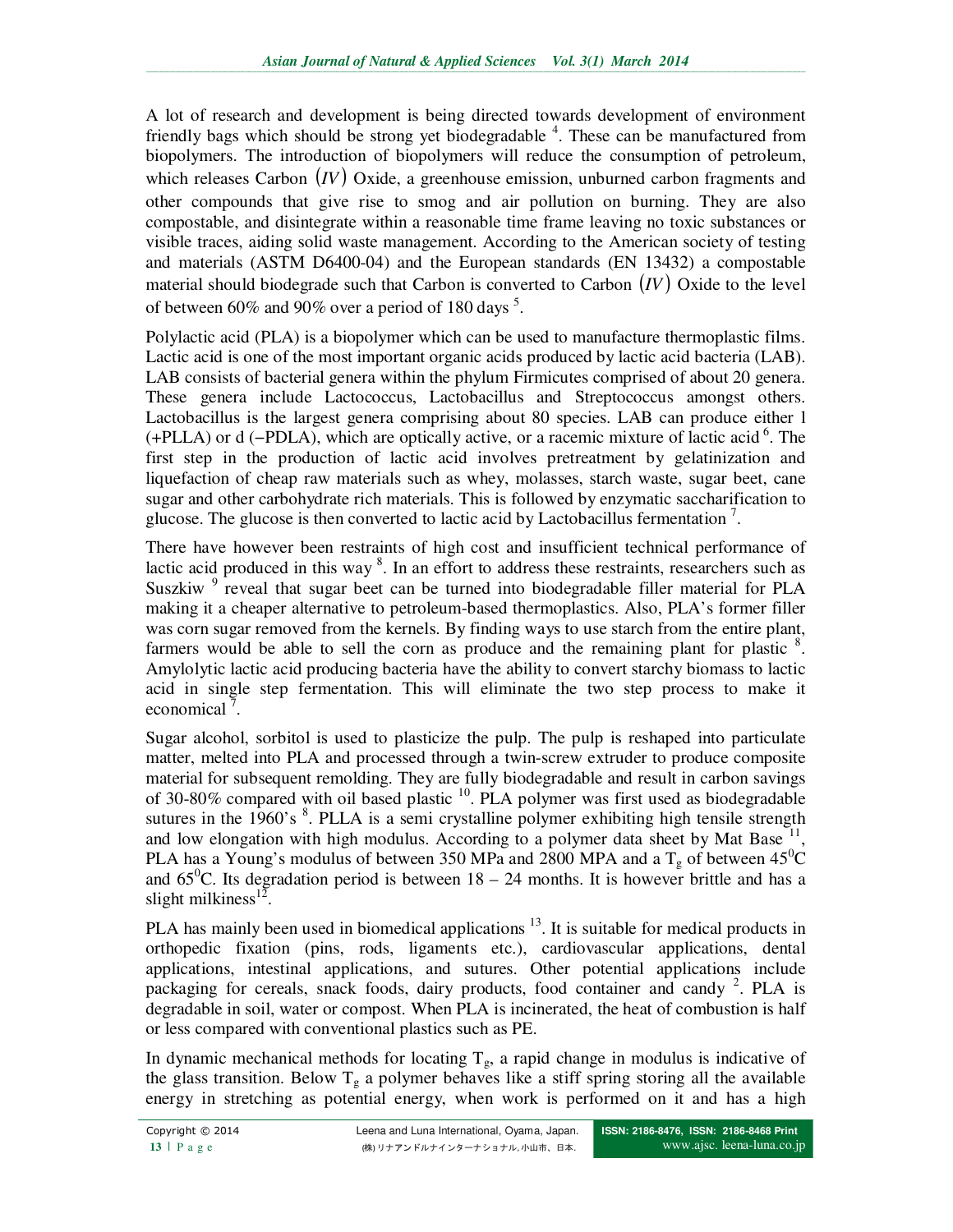modulus. The elastic modulus for glassy polymers just below the  $T_g$  is constant over a wide range of polymers having the value of approximately 3000 MPa<sup>14</sup>.

As the temperature of a polymer rises, molecular motion increases and it begins to behave like a viscous liquid if no degradation occurs.With a further rise in temperature, a transition from the glass to the rubber-like state takes place. There is a rapid change in stiffness as shown in Figure 1 which indicates a transition and  $T<sub>g</sub>$  is located within this region.



Figure 1. Stiffness against temperature. Source: DMA User Manual

As Stiffness and Modulus are directly proportional, a rapid decrease in modulus is also indicative of a transition and  $T_g$  is located within this region. For the loss modulus and loss tangent graphs,  $T_g$  is located at the peak of the graphs. For all polymers,  $T_g$  from the loss tangent graph occurs several degrees higher than from the loss modulus graph.

Changes in the physical properties, such as hardness and elasticity are observed. The temperature at which  $T_{g}$  is observed depends largely on the chemical nature of the polymer chain.  $T_g$  has an important bearing on the potential application of a polymer. After the transition from the glassy to the rubbery state, typical polymers acquire modulus values of approximately 200 MPa<sup>14</sup>.

Polymers such as PLA due to their chain like structure exhibit a viscoelastic response <sup>15</sup>. A stress results in an instantaneous strain, which continues to increase more slowly with time. It is this delay between cause and effect, that is, the stress and strain respectively, which is fundamental to the observed viscoelastic response resulting in creep, stress relaxation and dynamic response. The system is then said to be in a viscoelastic state and exhibits a 'delayed elasticity'. A Maxwell model can be used to explain the dynamic response. It consists of a Maxwell element which consists of a purely elastic spring and a purely viscous damper connected in series  $16$ . The application of a sinusoidal stress to a Maxwell element produces a strain with the same frequency as, but out of phase with, the stress. This is illustrated in Figure 2 where  $\delta$  is the phase angle between the stress and the strain. The strain can be described in terms of its angular frequency  $\omega$  and the maximum amplitude  $\epsilon_0$  using complex notation, by

$$
\varepsilon^* = \varepsilon_o \exp(i\omega t) \tag{1.1}
$$

Where,  $\omega = 2\pi v$ , v is the frequency. The alternating stress and strain have the following relationship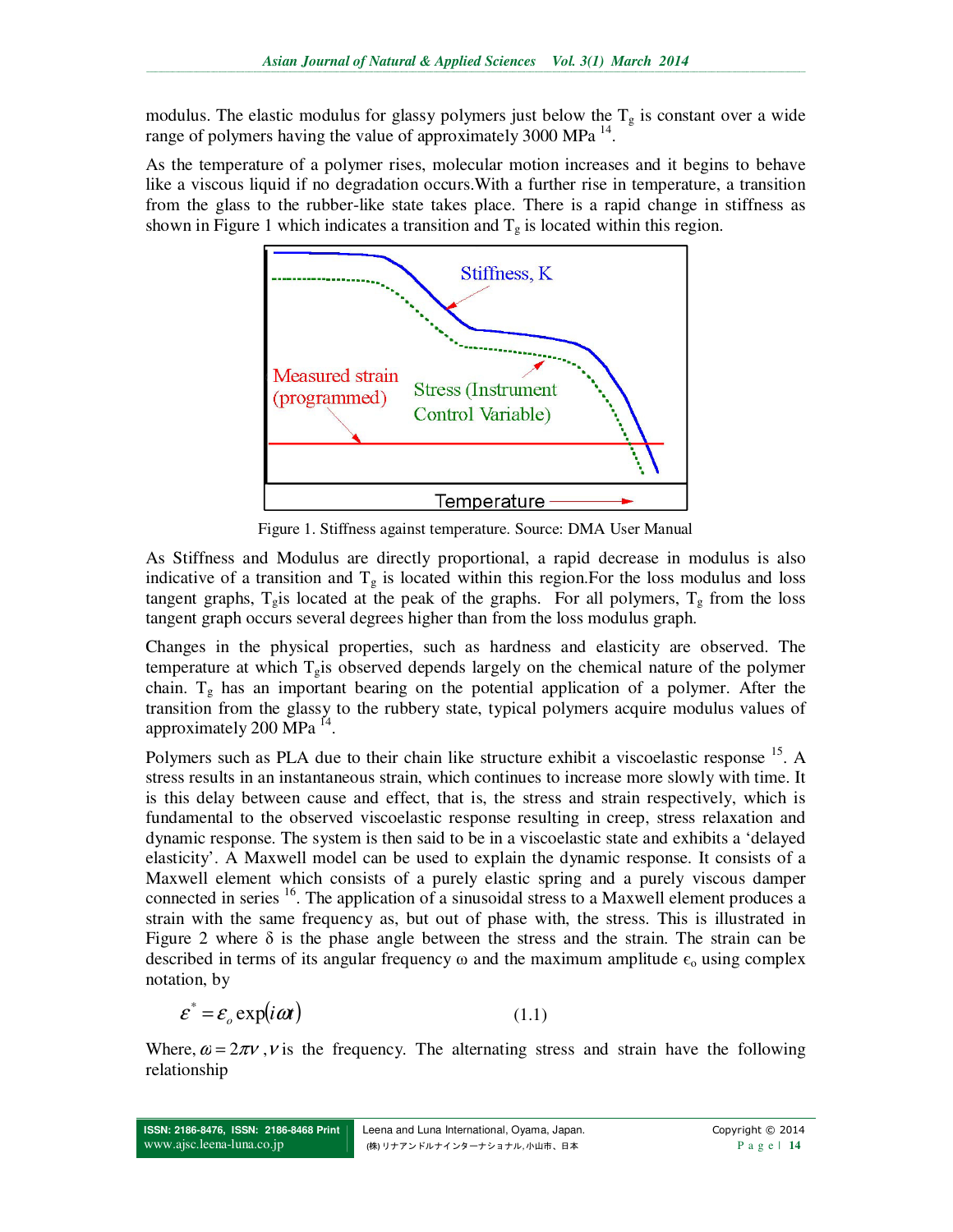

Figure 2. Harmonic oscillation of a Maxwell model. Source: Cowie (1991)

 $E^*(\omega)$ , is the frequency dependent complex dynamic modulus given as

$$
E^*(\omega) = E^*(\omega) + iE^*(\omega) \tag{1.3}
$$

Where  $E(\omega)$  is the storage modulus which measures the amount of energy stored instantaneously.  $E^{\prime}(\omega)$  is the loss modulus which lags behind the storage modulus and grows with time. It is defined as the ratio of the component  $90^{\circ}$  out of phase with the stress to the stress itself. It measures the amount of energy dissipated in the material. The elastic modulus *E* and the dynamic modulus  $E^*(\omega)$  have the following relationship;

$$
E = \left| E^* \right| \tag{1.4}
$$

hence,

$$
E = \sqrt{\left(E^*\left(E^*\right)^*\right)}\tag{1.5}
$$

and,

$$
E = \sqrt{E^2 + E^2}
$$
 (1.6)

Equation 1.6 shows that the elastic modulus is almost equal to the storage modulus, depending on the value of the loss modulus. It is slightly smaller depending on the value of loss modulus.

In this study the mechanical properties of PLA in particular the Storage and Loss Moduli, Loss Tangent and Glass Transition Temperature are determined over a temperature and amplitude range using Dynamic Mechanical Analysis.

## **EXPERIMENTAL SECTION**

### **Samples**

PLA films of A4 size and thickness 20  $\mu$ m were obtained from Polyfilms limited, France. Rectangular strips of dimensions 30mm x 5mm x 0.02mm were used. However, the exact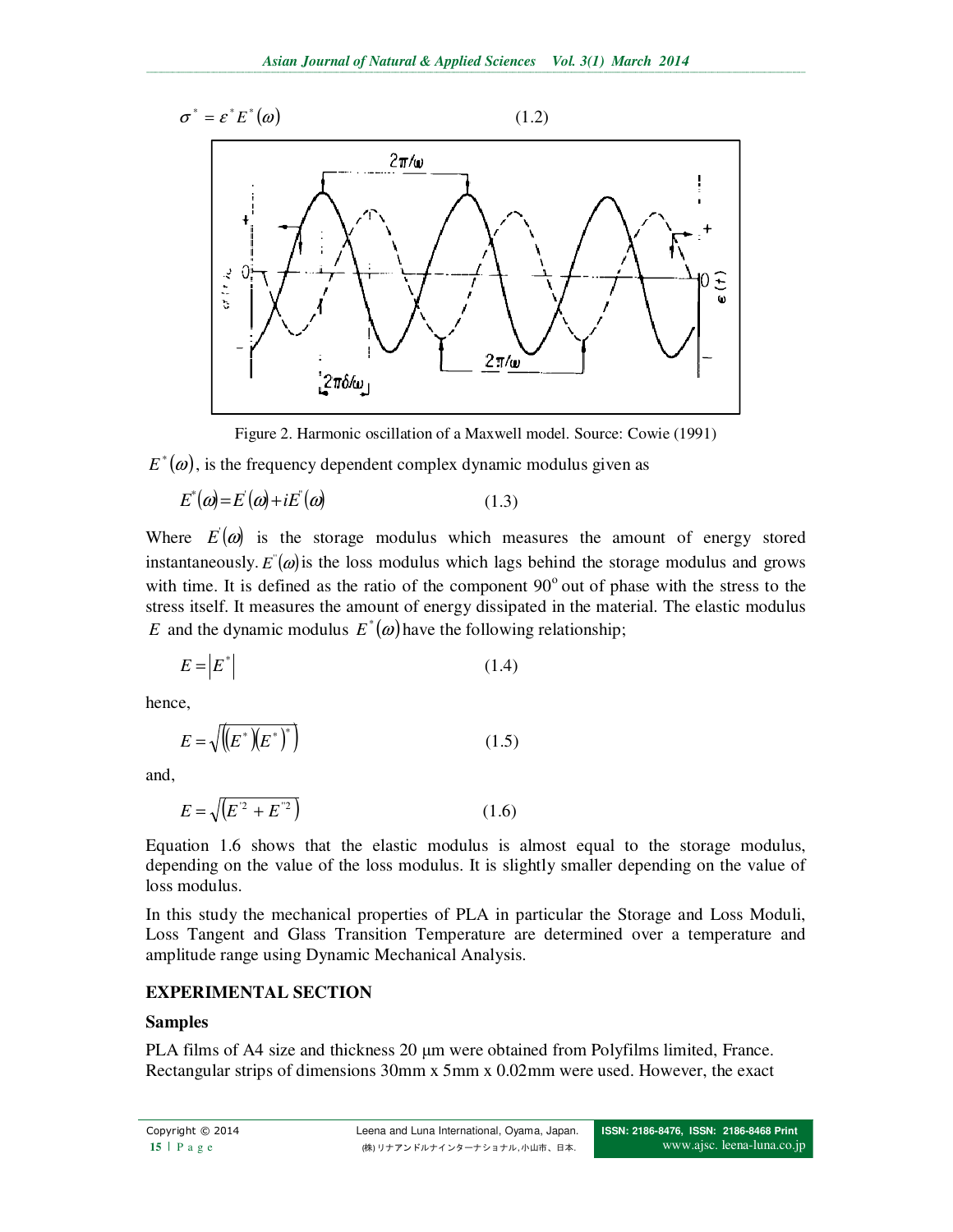length of the samples was provided by the DMA, which automatically calculates it after the samples had been clamped.

### **Determination Of The Glass Transition Temperature (Tg)**

The DMA machine was set to the Multistrain mode using the tension film clamp. The recommended combination for a single-frequency temperature ramp of a frequency of 1 Hz and ramp rate of  $3^{\circ}C$  per min was used. The glass transition temperature was recorded at a temperature of 50 °C using a ramp rate of  $3$  °C/min, a fixed frequency of 1 Hz and over an amplitude range of between  $10 - 20 \mu m$ .

### **Determination of Modulus**

Using the tension film clamp the DMA machine was set to the Multisrain mode. The real (storage) modulus  $E'$  and the imaginary (loss) modulus  $E'$  components of the complex modulus E\*, for a specimen of each sample were recorded at a temperature of 50°*C* using a ramp rate of  $3^{\circ}C$ /min, a fixed frequency of 1 Hz and over an amplitude range of between 10  $-20 \mu m$ .

## **RESULTS AND DISCUSSION**

### **Glass Transition Temperature Of PLA**

Figure 3.1 shows the variation of the storage modulus of PLA with temperature at amplitude of 10 µm. The storage modulus of PLA decreased gradually within the temperature range of  $47 - 60$  °C from 2270 MPa – 1882 MPa. Between temperatures of  $60 - 76$ °C the decrease was rapid from 1882 MPa – 285 MPa. The storage modulus then decreased between the temperatures  $76 - 85\degree C$  from  $285 - 75$  MPa. This shows that a transition takes place within the  $60 - 76^{\circ}C$  temperature range.



Figure 3.1 Storage modulus of PLA against temperature

For the variation of Loss modulus with temperature and amplitude of 10  $\mu$ m, Figure 3.2 was obtained. From the peak of the loss modulus graph the  $T_g$  of PLA was found to be  $65\degree C$ .  $T_g$ from the variation of loss tangent with temperature occurred at  $74.3\,^{\circ}$ C as per Figure 3.3.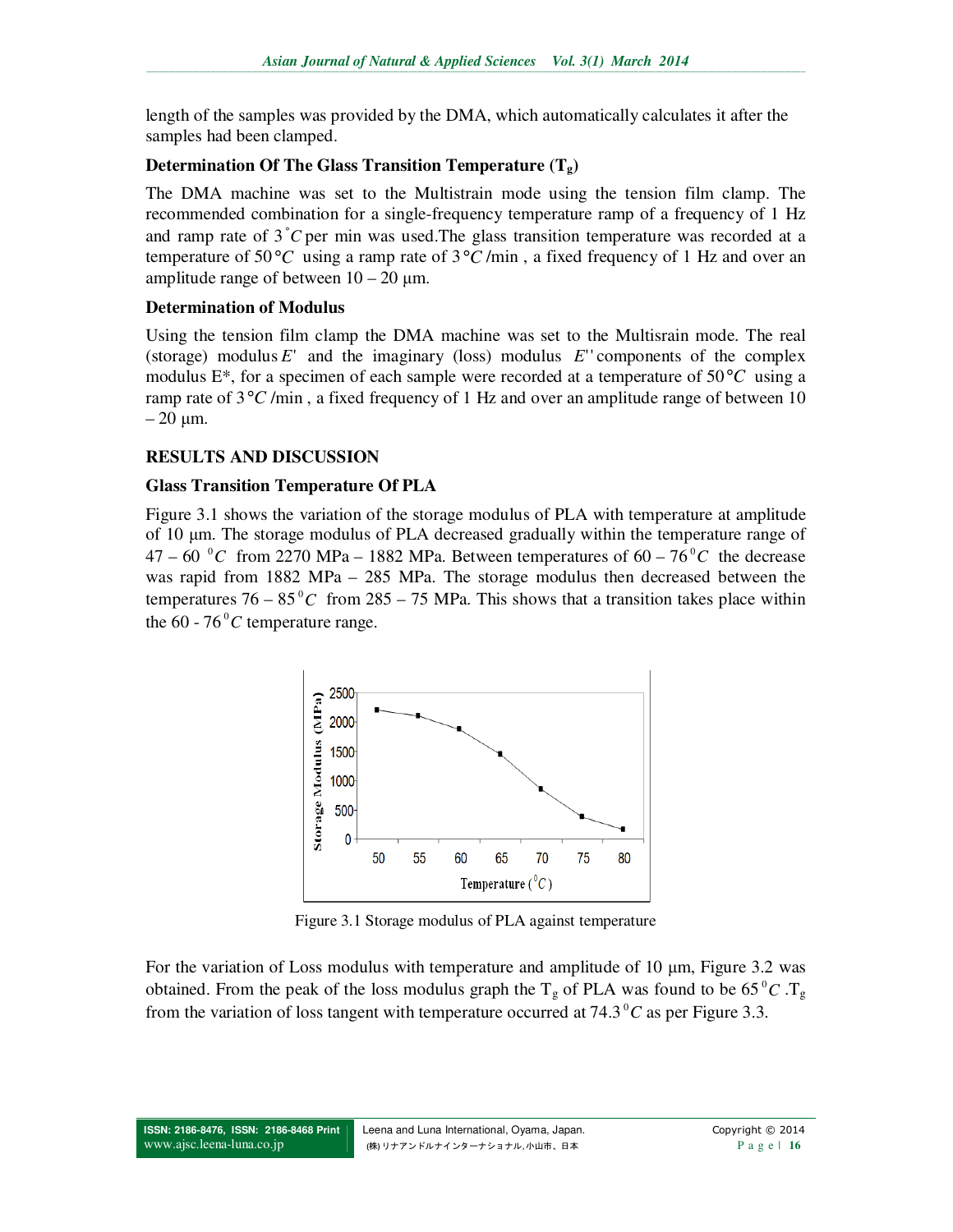

Figure 3.4 shows the variation of storage and loss modulus as well as loss tangent with temperature for PLA at amplitude of 10 µm. The loss tangent graph is slightly shifted to the right and hence gives a  $T_g$  which is slightly higher than the loss modulus graph.

Also, the region within which the storage modulus decreases rapidly coincides with the region where the peaks of the loss modulus and loss tangent arise. PLA is in the glassy state below  $65\degree C$  according to the loss modulus graph and below  $74.3\degree C$  according to the loss tangent graph. It has a storage modulus of 2220 MPa at  $50\degree C$  . It is therefore quite stiff below these temperatures. After the glass transition, its storage modulus comes down to 285 MPa at  $76^{\circ}C$  .

![](_page_5_Figure_4.jpeg)

Figure 3.4 Storage and Loss modulus and loss factor against temperature for PLA

The storage modulus of PLA at  $50^{\circ}$ C and amplitude of 10  $\mu$ m was found to be 2220.00 MPa. The loss modulus for PLA was found to be 112.90 MPa at the same temperature and amplitude.

Consequently, the elastic modulus of PLA was found to be 2222.87 MPa. The elastic modulus is directly proportional to the stiffness of a material. PLA is therefore stiff because it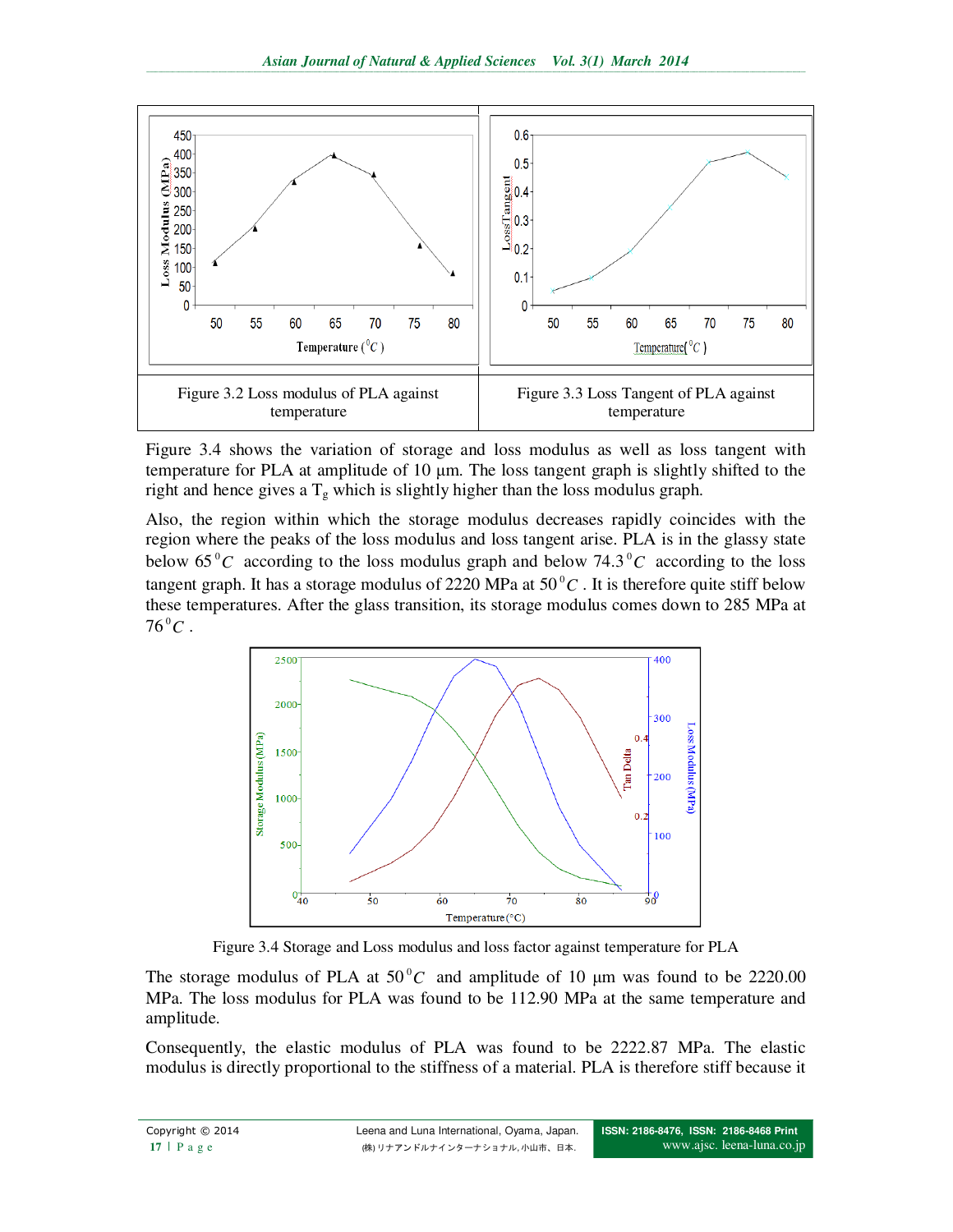has a high elastic modulus at  $50\,^{\circ}$ C. This indicates that PLA is strong and tough at this temperature.

Figure 3.5 shows the variation of Storage and Loss modulus as well as Loss tangent against temperature for one of the samples of PLA at amplitudes of  $10 - 20 \mu m$ .

![](_page_6_Figure_3.jpeg)

Figure 3.5 Graph of storage and Loss modulus as well as Loss tangent against temperature for PLA at amplitudes of  $10 - 20 \mu m$ 

Storage and Loss modulus as well as Loss tangent for PLA was measured against temperature for a fixed frequency of 1 Hz.and at amplitude of 10, 15 and 20 µm. The values are quite close as indicated in Figure 3.5. These indicated independence of the measured quantities on the amplitude.

### **CONCLUSION**

From the loss tangent curves, the glass transition temperature of PLA occurred at 74.3<sup>°</sup>C while from the Loss modulus curve it occurred at  $65\,^{\circ}C$ . PLA is therefore in its glassy state at  $50^{\circ}$ C and is therefore quite stiff. Above T<sub>g</sub> PLA acquires a much lower modulus and therefore becomes more flexible.The elastic modulus of PLA is found to be 2222.87 MPa. at  $50^{\circ}$ C. This is quite high as expected of a polymer in the glassy state. Above T<sub>g</sub> PLA acquires a much lower storage modulus of 285 MPa at 76<sup>°</sup>C. These results indicate that PLA is a high modulus Polymer at room temperature and would therefore be suitable for use as a packaging material. Its flexibility would increase if exposed to higher temperatures of between  $65 - 75$  ${}^{0}C$  and these property changes should therefore be taken into account. Since it is a biodegradable polymer, it would serve as a suitable alternative to the current materials obtained from fossil fuels as it is environment friendly and would decompose after use.